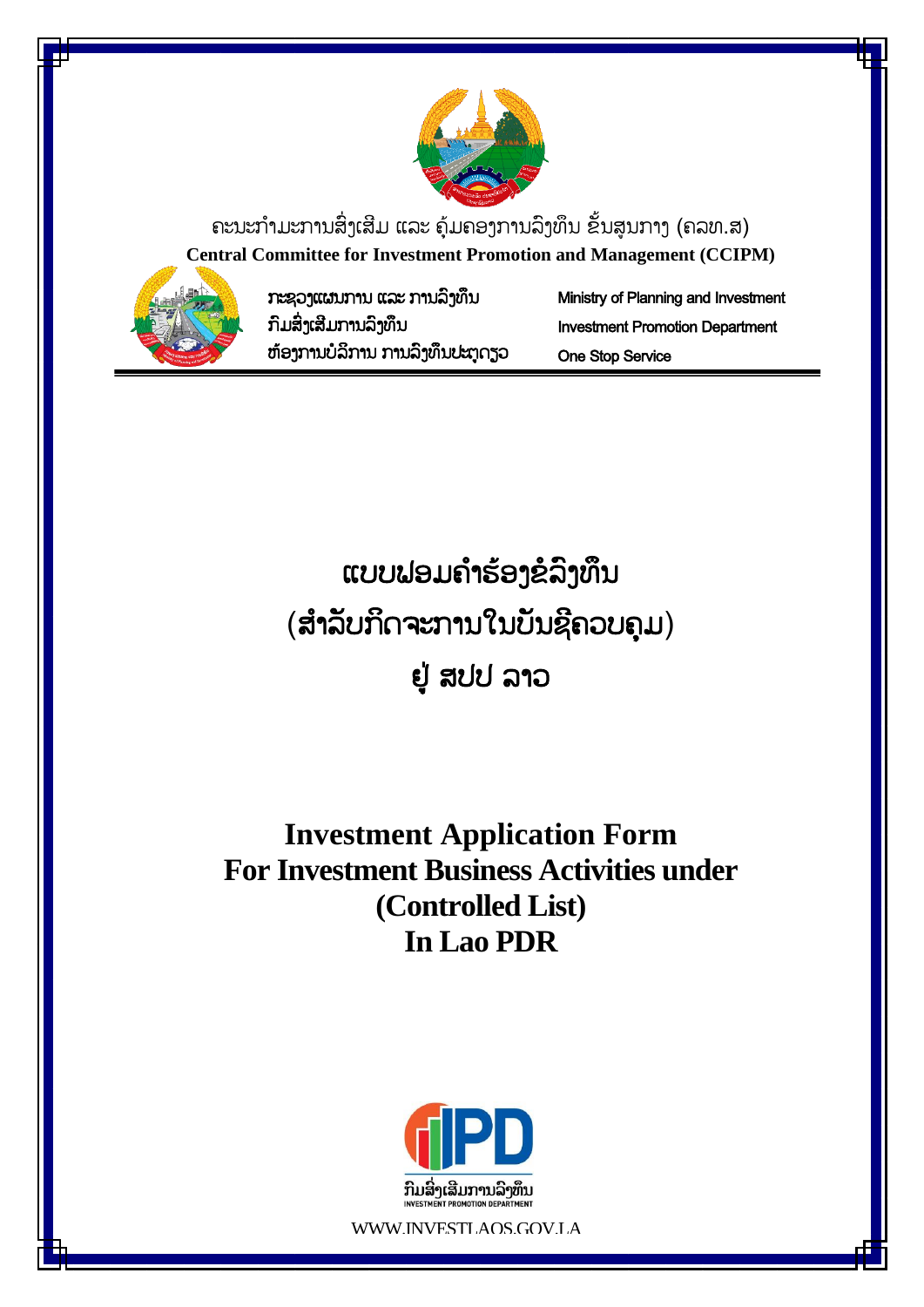# ຄຳແນະນຳ

## **(Instruction for filling out Investment Application Form)**

ກະລຸນາປະກອບຄຳຮ້ອງຂໍລິງທຶນໃຫ້ຄົບຖ້ວນ ແລະ ຖືກຕ້ອງ:

(Please read every question carefully and answer correctly, to the best of your knowledge and legibly (Print or block letters)

- ຜູ້ລົງທືນ ພາຍໃນ ແລະ ຕ່າງປະເທດ ສາມາດຍື່ນຄຳຮ້ອງສະບັບນີ້ (Domestic and Foreign Direct Investment can submit this Application Form);
- ຖ້າຫາກຊ່ອງຫວ່າງບ່ອນປະກອບຄຳຮ້ອງບໍ່ພໍ ໃຫ້ເຮັດເອກະສານຊ້ອນທ້າຍຄັດຕິດມາພ້ອມ (If the space provided for your answer is not sufficient, please use separate sheets and attach);
- ລະບຸເປັນສະກຸນເງິນກີບໃນການຂຽນຄຳຮ້ອງ, ໃນກໍລະນີ ລະບຸເປັນສະກຸນເງິນໂດລາສະຫະລັດ ໃຫ້ອີງໃສ່ ້ອດຕາແລກປ່ຽນໃນເວລານັ້ນ

(Please use Lao kip as a reference in the form. In case use US dollars as a reference shall be based on current exchange rate at that time);

- ຖ້າມີເອກະສານອື່ນໆເພີ່ມເຕີມ ກະລນາແປເປັນພາສາລາວ ຫື ພາສາອັາກິດ (Please attach any relevant document(s) in Lao or English language);
- ສອບຖາມຂໍ້ມູນ ກະລນາຕິດຕໍ່ (For more information please contact us). ໂທ (Tel): (+856) 21-217012, 216663 ຫ ື (or) ແຟັກ (Fax): (+856) 21 215491, [www.investmentlaos.gov.la,](http://www.investmentlaos.gov.la/) E-mail: [ipd@investlaos.gov.la](mailto:ipd@investlaos.gov.la)
- ຕ້ອງຍື່ນຄຳຮ້ອງໃຫ້ຄືບ ຈຳນວນ 8 ຊຸດ ຕໍ່ ຫ້ອງການບໍລິການການລົງທຶນປະຕຸດຽວ ກິມສິ່ງເສີມການລົງທຶນ , ກະຊວງແຜນກຳນ ແລະ ກຳນລົງທຶນ.

(Please submit 8 copies of your Application Form to One Stop Service Office at Investment Promotion Department, Ministry of Planning and Investment)

▪ ຜູ້ລິງທຶນຕ້ອງເກັບສຳເນົາຄຳຮ້ອງຂໍລິງທຶນ 1 ສະບັບ ໄວ້ເປັນຫຼັກຖານ

(An extra copy of your application form should be kept for your reference)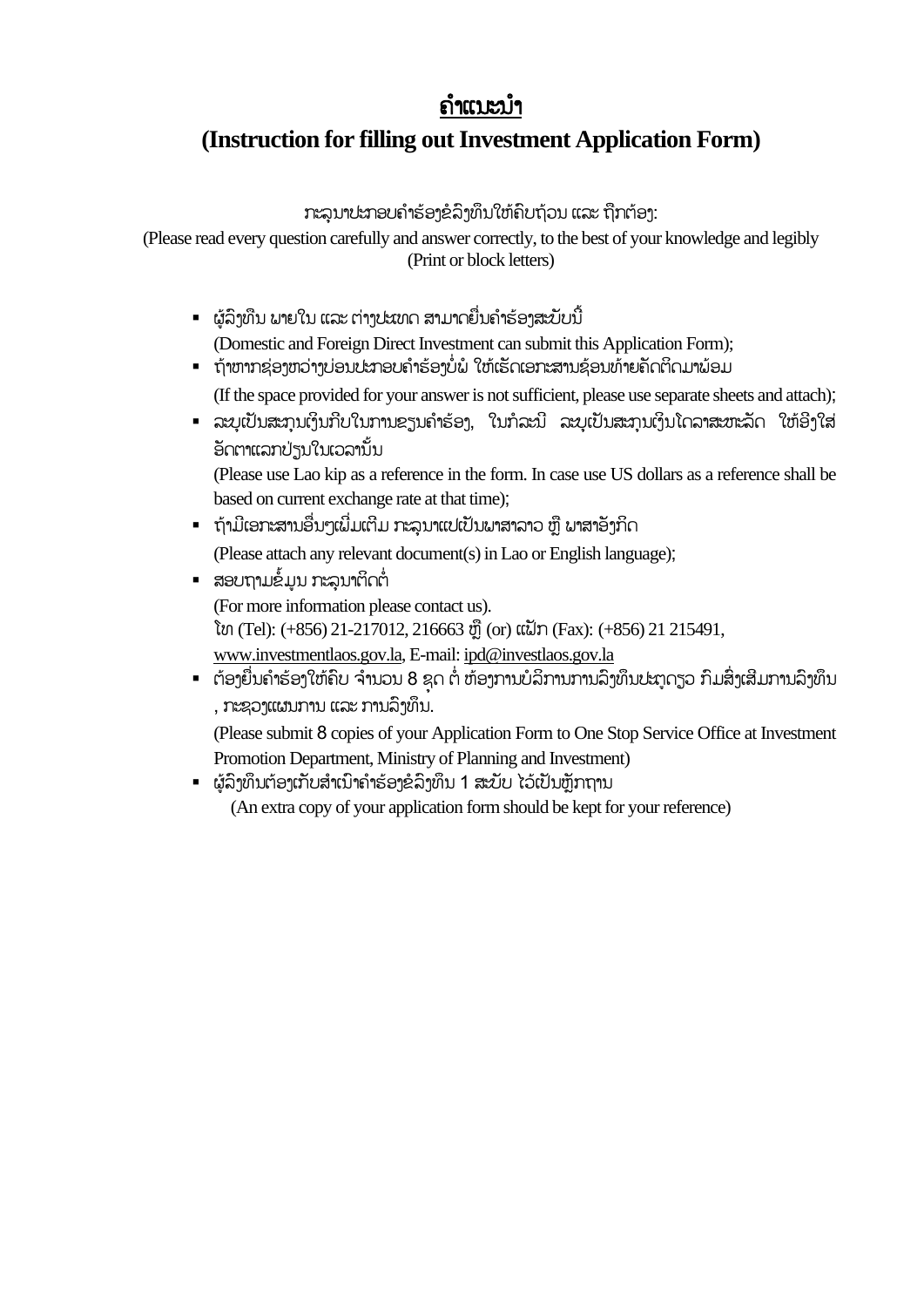## ລຳຍກຳນເອກະສຳນທີື່ຍືື່ນມີ:

(Document Checklist)

1. ຄຳຮ້ອງຂໍລິງທຶນ ຕາມແບບພິມ (Completed Investment Application Form for Controlled List)  $\Box$ 

| 2. ບົດສະເໜີຫຍໍ້ກ່ຽວກັບການພັດທະນາໂຄງການ ຢັ້ງຢືນໂດຍຜູ້ສະເໜີຂໍລິງທຶນ ໃນກໍລະນີຜູ້ລິງທຶນເປັນບຸກຄົນ ຫຼື |  |
|---------------------------------------------------------------------------------------------------|--|
| ປະທານ ຫຼື ອຳນວຍການໃຫຍ່ ຂອງ (ບໍລິສັດ ຫຼື ຜູ້ຖືກມອບສິດ ໃນກໍລະນີຜູ້ລຶງທຶນເປັນນິຕິບຸກຄົນ) (Summary    |  |
| proposal about the development of the proposed Project certified by Proposed Person in case of    |  |
| Individual, President or Managing Director of the company or authorized person in case of entity) |  |

3. ປະຫວັດ ແລະ ປະສິບການຂອງຜູ້ລິງທຶນ, ໃບອະນຸຍາດ ຫຼື ໃບທະບຽນວິສາຫະກິດ ຂອງຜູ້ລິງທຶນ. ບັດປະຈຳຕົວ (ໃນ ກໍລະນີຜູ້ລົງທຶນເປັນຄົນລາວ) ຫື ບັດຜ່ານແດນ (ໃນກໍລະນີຜູ້ລົງທຶນເປັນຄົນຕ່າງປະເທດ) (Background and experience of the Investor, License or Business Registration of the Investor)

 $\Box$ 

- 4. ສັນຍາຮ່ວມຮ້ນ (ໃນກໍລະນີ ມີສອງຜູ້ລົງທຶນຂື້ນໄປ) (Shareholder's Agreement in case there are many Investors)
- 5. ໃບມອບສິດ ໃຫ້ຜູ້ຕາງໜ້າບັນດາຂາຣຸ້ນ ຫຼື ບໍລິສັດ, ໃນກໍລະນີ ບຸກຄົນດັ່ງກ່າວບໍ່ຢູ່ໃນຕຳແໜ່ງສູງສຸດຂອງ ບໍລິສັດ (ໃນກໍລະນີຜູ້ລົງທຶນເປັນນິຕິບຸກຄົນ) (Attorney of power in case that person is not in the highest Position of the Company in case Investor is entity)  $\Box$

 $6.$  ແຜນທີ່ ຈດສະຖານທີ່ຕ້ຳຂອງໂຄງການ (Map of the Project location/Project Site)  $\hfill\Box$ 

- 7. ເອກະສານ ກ່ຽວກັບການລິງເກັບກຳຂໍ້ມູນເບື້ອງຕົ້ນຂອງໂຄງການ (ຖ້າມີ) (Preliminary Collecting Data of the Project, if any)  $\Box$
- $8.$  ໜັງສືຢັ້ງຢືນຖານະການເງິນຂອງບໍລິສັດຈາກສະຖາບັນການເງິນ ຫຼື ທະນະຄານ (A certificate of Financial status from financial Institutions or Banks)
- **9.** ປະກອບເອກະສຳນ ຕຳມແບບຟອມຂອງຂະແໜງກຳນກ່ຽວຂຸ້ອງ (Others related Applications Form requited by concerned line ministries)
- **10.** ໃນກໍລະນີທີ່ທ່ານມີຂໍ້ມູນສະເພາະຂອງໂຄງການ ສະເໜີເພີ້ມເຕີມ ເຂົ້າໃນຄຳຮ້ອງຂໍລິງທຶນສະບັບນີ້ (In case the investor has specifically related information of the project, please attached to with this Application Form)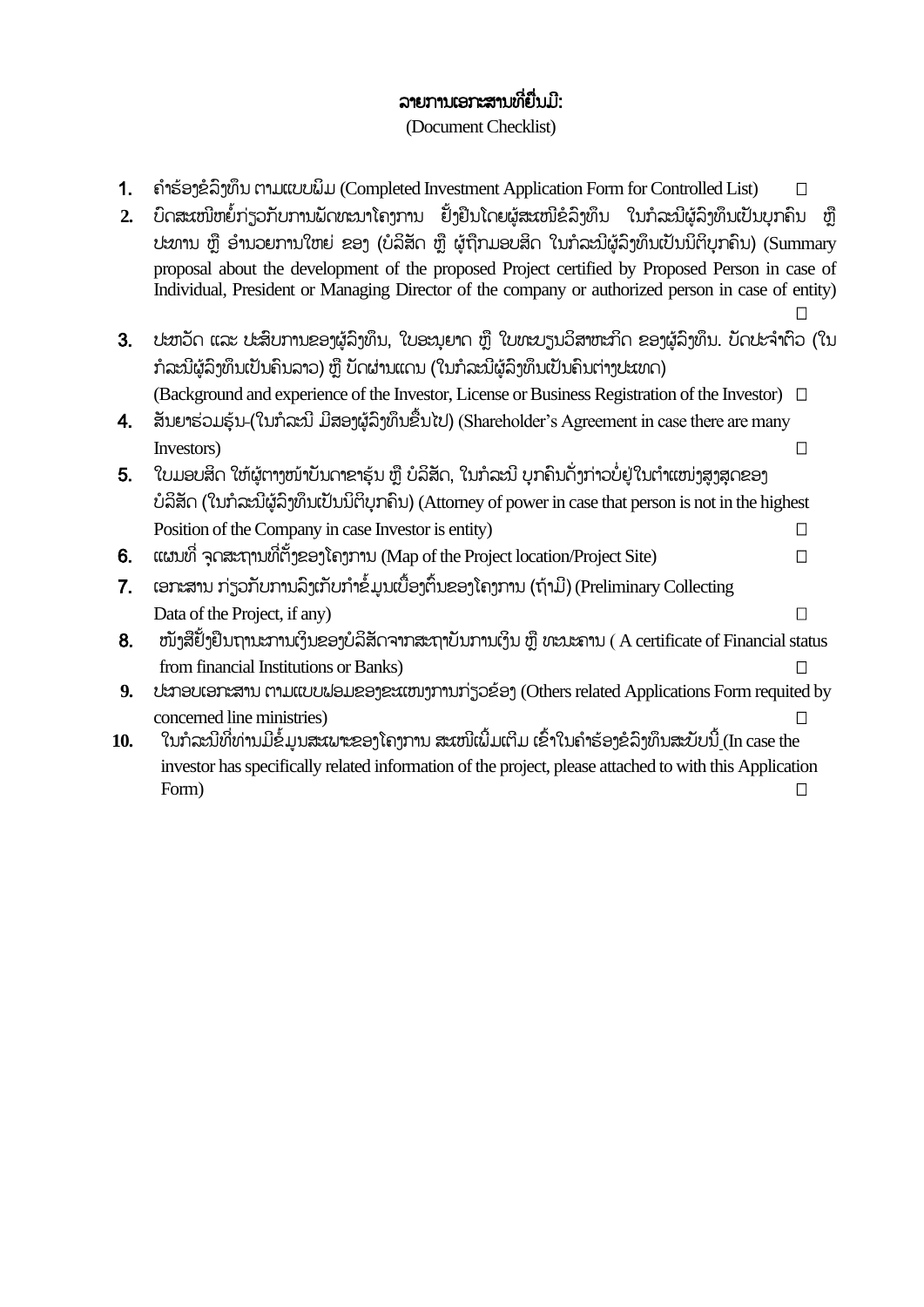### ສາທາລະນະລັດ ປະຊາທິປະໄຕ ປະຊາຊົນລາວ

Lao People's Democratic Republic ສັນຕິພາບ ເອກະລາດ ປະຊາທິປະໄຕ ເອກະພາບ ວັດທະນະຖາວອນ Peace Independent Democracy Unity Prosperity

ກົມສົົ່ງເສີມກຳນລົງທຶນ ເລກທີ: **Investment Promotion Department** Reference No: ຫຸ້ອງກຳນບໍລິກຳນ ກຳນລົງທຶນປະຕູດຽວ One Stop Service ຖະໜົນສຸພານຸວິງ, ນະຄອນຫຼວງວຽງຈັນ 01001, ສປປ ລາວ. Souphanouvong Road, Vientiane Capital 01001, Lao PDR.

# ຄ ຳຮຸ້ອງຂໍລົງທຶນ ສຳລັບກິດຈະການໃນບັນຊີຄວບຄຸມ ຢູູ່ ສປປ ລຳວ

## **Investment Application Form**

# **For Investment Business Activities under**

**(Controlled List)** 

## **in Lao PDR**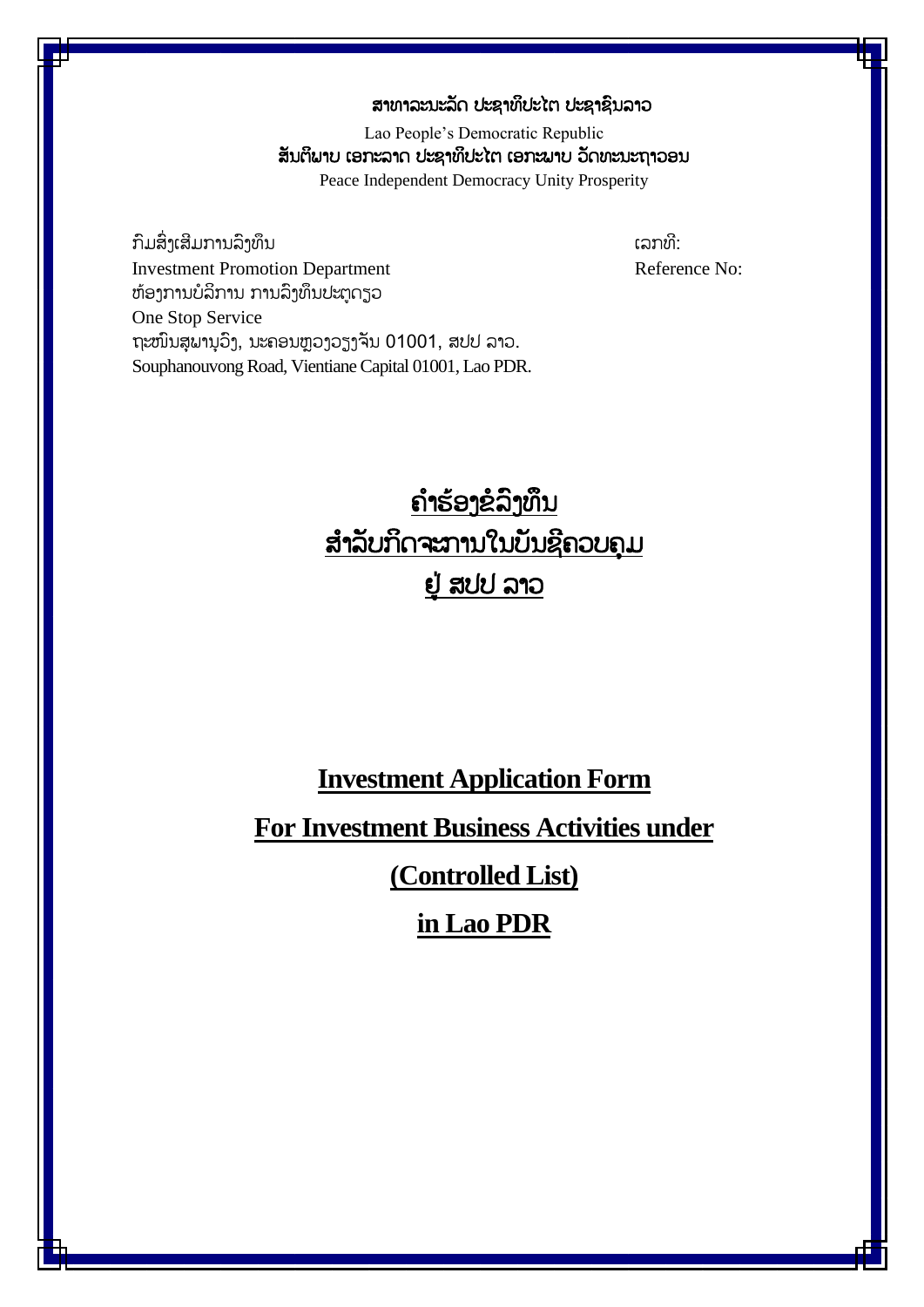ຂ້າພະເຈົ້າ ຂໍຕາງໜ້າໃຫ້ບັນດາຂາຮຸ້ນຂໍຍື່ນຄຳຮ້ອງຂໍລິງທຶນ ມາຍັງທ່ານເພື່ອພິຈາລະນາອະນຸມັດ ໃບອະນຸຍາດລິງທຶນ ດ ົ່ງລ ່ມນີັ້: (On behalf of all shareholders I apply this application form for your consideration for Investment License as following approvals).

ຂໍ້ມູນລາຍລະອຽດແມ່ນໄດ້ລະບຸໄວ້ດັ່ງລຸ່ມນີ້:

 $1.1$  ປະເພດບໍລິສັດ

The particular required information are provided as below

# <u>ພາກ ກ ຂໍ້ມູນທີ່ສຳຄັນ (Part A Essential Information)</u>

I. ຂໍ້ມູນກ່ຽວກັບນັກລິງທຶນ/ຜູ້ສະໝັກ (Information concerning investors/Applicants)

| f. | ອອກໃຫ້ທີ່: ໝືດອາຍຸວັນທີ:      |
|----|-------------------------------|
|    |                               |
|    | <u> ໂທລະສັບ (Telephone): </u> |
|    |                               |

# II. ຂໍ້ມູນກ່ຽວກັບບໍລິສັດທີ່ຈະສ້າງຕັ້ງ (Information concerning the Company to be **established)**

|  | O บํล๊สักจำทัก(Limited Company)                      |  |
|--|------------------------------------------------------|--|
|  | O บํล๊สักจำ <u>ทักผู้กรูอ (Sole limited Company)</u> |  |
|  | O บํลํสักมะขานิบ (Public Company)                    |  |
|  |                                                      |  |
|  | 1. ທຶນທັງໝົດ (Total Capital)                         |  |
|  |                                                      |  |
|  |                                                      |  |
|  | 2. ທຶນຈິດທະບຽນ (Registered Capital)                  |  |
|  |                                                      |  |
|  |                                                      |  |
|  |                                                      |  |
|  |                                                      |  |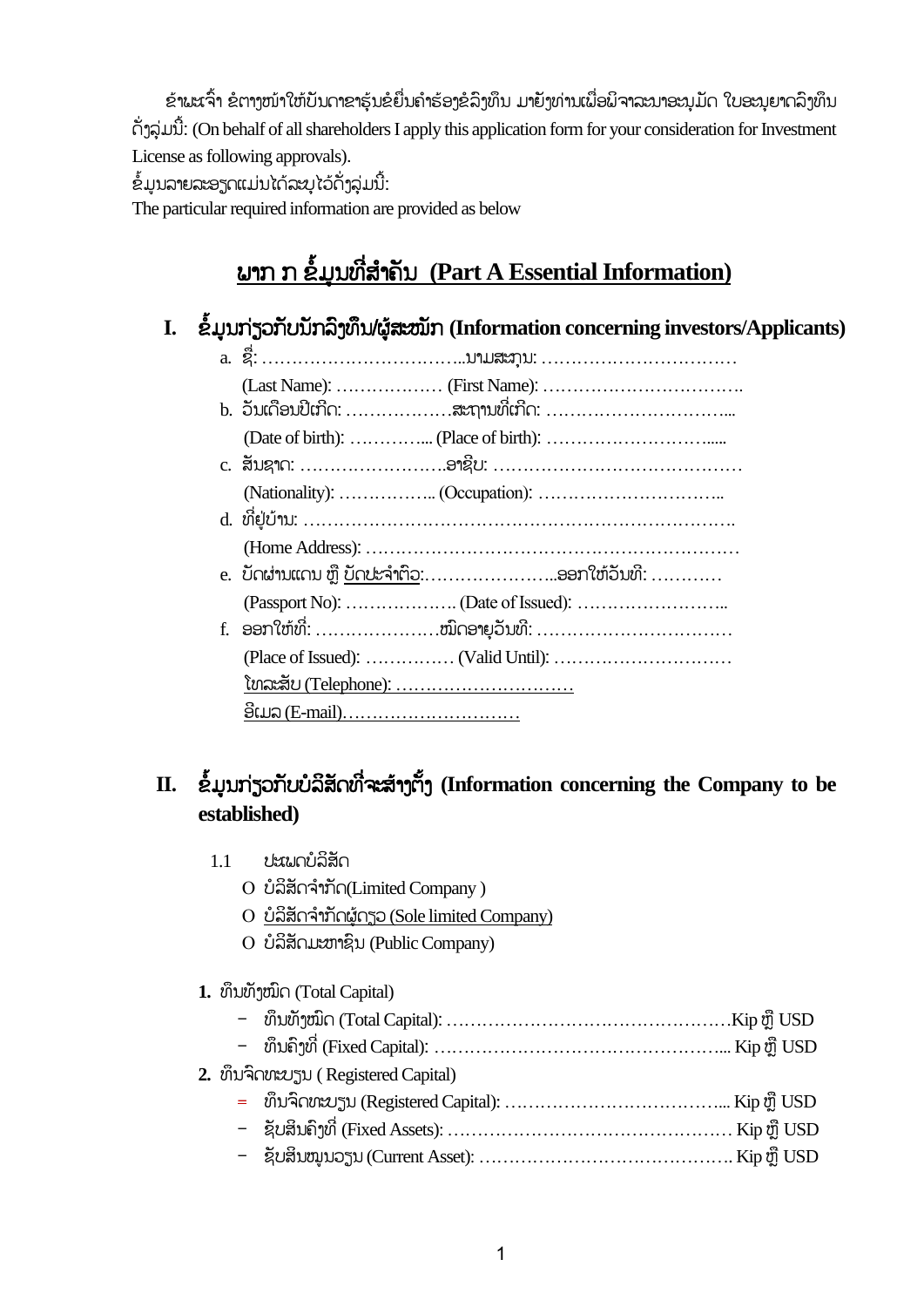## **III.** ຂໍ້ມູນກ່ຽວກັບບໍລິສັດທີ່ຈະສ້າງຕັ້ງ Information concerning the company to be **established**

### 1. ຊື່ຂອງບໍລິສັດທີ່ຈະສ້າງຕັ້ງ (Proposed Name of the Company to be Corporate)

- ເປັນພຳສຳລຳວ
- (In Lao Language): ……………………………………………………………… – ເປັນພາສາອັງກິດ
	- (In English Language): ………………………………………………………

#### **2.** ຂະແໜງທ ລະກິດ (Business Sector)

- $\Box$  ທຸລະກິດດຳນກະສິກຳ (Agri-Business)  $\Box$  ການຜະລິດ (Manufacturing)
- $\Box$  ພະລັງງານ (Energy)  $\Box$  ບໍ່ແຮ່ (Mining)
- $□$  ທ່ອງທ່ຽວ (Tourism)  $□$  ໂຮງແຮມ (Hotel)
- $\Box$  ການຂົນສິ່ງ (Transportation)  $\Box$  ໂທລະຄົມ (Telecom)
- $□$  ການກໍ່ສ້າງ (Construction)  $□$  ການຄ້າ (Trading)
- 
- 
- 
- 
- 
- 
- $\Box$  ທີ່ປຶກສາ (Consultancy)  $\Box$  ການບໍລິການ (Service)
- ❖ ລຳຍລະອຽດຂອງກິດຈະກຳນ (Description of business activity): …………………… ………………………………………………………………………………… ………………………………………………………………………………… …………………………………………………………………………………

## 3. ສະຖານທີ່ຕັ້ງບ່ອນບໍລິສັດຈະສ້າງຕັ້ງຂື້ນ

(The proposed location where the company in to be established)

#### ສຳນັກງານ (office Location):

| ເຮືອນເລກທີ່ (House No): ຖະໜຶ່ນ (Road/Street): |
|-----------------------------------------------|
|                                               |
|                                               |

### ທີ່ຕັ້ງ/ສະຖານທີ່ທຳການຜະລິດ (Production site):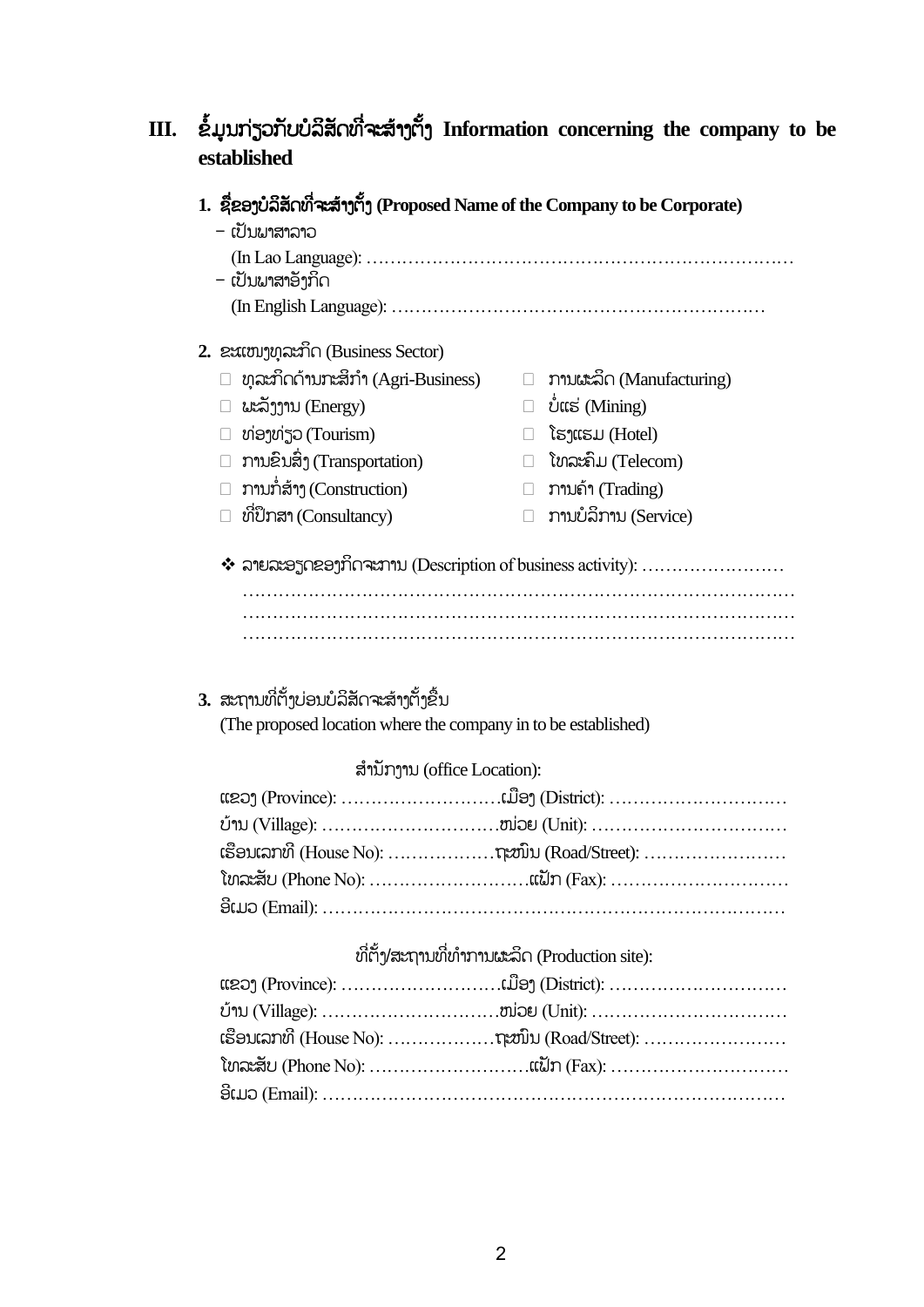4. ຊື່ຂອງບຸກຄົນທີ່ຈະສະແດງຢູ່ໃນໃບອະນຸຍາດລິງທຶນ (Name of Persons to be Appeared on an Investment License)

| ລ/ດ            | ຊື່  | สัมຊาก<br>Nationality | % ຂອງທຶນ<br>% of Equity |
|----------------|------|-----------------------|-------------------------|
| N <sub>o</sub> | Name |                       |                         |
| ı.             |      |                       |                         |
| 2.             |      |                       |                         |
| 3.             |      |                       |                         |
| 4.             |      |                       |                         |

### ນ ກລົງທຶນພຳຍໃນ (Domestic investors)

### ຜູຸ້ລົງທຶນຕ່ຳງປະເທດ (Foreign investors)

| ูล/ก           | ຊື   | สัมຊาก<br>Nationality | % ຂອງທຶນ<br>% of Equity |
|----------------|------|-----------------------|-------------------------|
| N <sub>o</sub> | Name |                       |                         |
| ı.             |      |                       |                         |
| 2.             |      |                       |                         |
| 3.             |      |                       |                         |
| 4.             |      |                       |                         |

# IV. ຂໍ້ມູນກ່ຽວກັບການຈັດຕັ້ງຄະນະບໍລິຫານ ແລະ ໂຄງຮ່າງການຈັດຕັ້ງເຈົ້າຜູ້ບໍລິຫານ ຂອງບໍລິສັດ **Information concerning the Management**

**1.** ຄະນະບໍລິຫຳນ (Management)

| ລ/ດ      | ೨೫೨  | ສັນຊາດ      | ຈຳນວນຮຸ້ນ       | ถวามรับผิดຊອບ  |
|----------|------|-------------|-----------------|----------------|
| $\rm No$ | Name | Nationality | Number of share | Responsibility |
| 1.       |      |             |                 |                |
| 2.       |      |             |                 |                |
| 3.       |      |             |                 |                |
| 4.       |      |             |                 |                |
| 5.       |      |             |                 |                |
| 6.       |      |             |                 |                |
| 7.       |      |             |                 |                |
| 8.       |      |             |                 |                |
| 9.       |      |             |                 |                |
| 10.      |      |             |                 |                |
| 11.      |      |             |                 |                |
| 12.      |      |             |                 |                |
| 13.      |      |             |                 |                |
| 14.      |      |             |                 |                |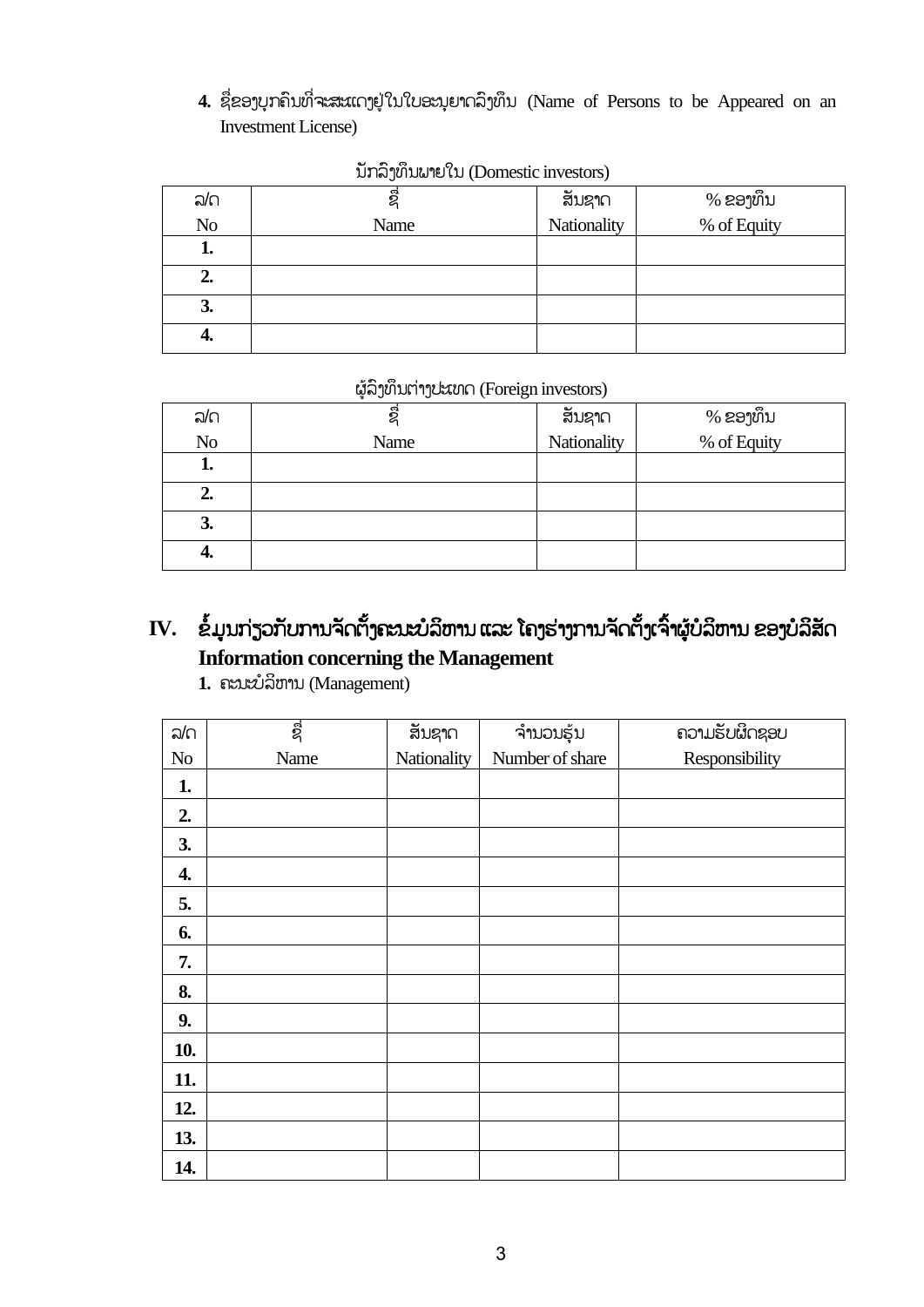2. ໂຄງຮ່າງການຈັດຕັ້ງເຈົ້າຜູ້ບໍລິຫານ ຂອງບໍລິສັດ (Flowchart of the administrator and company)



3. ຄວາມຕ້ອງການແຮງງານ/ບຸກຄະລາກອນ (Manpower Requirement)

| ລ/ດ            | การเกี่ย                    | ผายใบ | ຕ່າງປະເທດ | ລວມ   | ໝາຍເຫດ |
|----------------|-----------------------------|-------|-----------|-------|--------|
| N <sub>o</sub> | Category                    | Local | Foreigner | Total | Remark |
| 1.             | ພະນັກງານບໍລິຫານ             |       |           |       |        |
|                | <b>Management Personnel</b> |       |           |       |        |
| 2.             | ผะบัภาพท้อาภาปผู้ຊ่อยอรูก   |       |           |       |        |
|                | Office Staff/Clerical       |       |           |       |        |
| 3.             | ວິສະວະກອນ/ວິຊາການ           |       |           |       |        |
|                | Engineers/Technicians       |       |           |       |        |
| 4.             | ກຳມະກອນ                     |       |           |       |        |
|                | Workers                     |       |           |       |        |
| 5.             | ອື່ນໆ…                      |       |           |       |        |
|                | Other (Please specify)      |       |           |       |        |

- **4.** ແຜນຝຶກອົບຮົບພະນ ກງຳນພຳຍໃນ (Training Plan for local Staff)
	- ຝຶກອົບຮົບຢູູ່ພຳຍໃນ (Domestic Training)
	- $\Box$  ຝຶກອິບຮິມຢູ່ສະຖານທີ່ເຮັດວຽກ (On the job Training)
	- ຝຶກອົບຮົມຢູູ່ຕ່ຳງປະເທດ (Overseas Training)
	- $\Box$  ໃຫ້ການສະໜັບສະໜູນດ້ານການສຶກສາ (Educational Supports)
	- $\Box$  ອື່ນໆ (Others)

# **V.** ຂໍໍ້ມູນກ່ຽວກ ບແຜນກຳນລົງທຶນ **Information Concerning the Investment Plans**

- 1. ແຫ່ງທຶນ ທີ່ຈະມາພັດທະນາໂຄງການ (Source of financing for developing the project):
- $□$  ທຶນຂອງບໍລິສັດເອງ (Own equity)……….% (………………………..Kip ຫຼື USD)
- $□$  ທຶນກູ້ຍືມ (Loan)………………………………% $($ ……………………………Kip ຫຼື USD)

ຊື່ສະຖາບັນການເງິນ ຫຼື ທະນະຄານ ທີ່ຈະມາໃຫ້ການສະໜັບສະໜູນ (ຖ້າມີ) (Name of Financial Institutions /or Banks, if any): ……………………………………………………………………………

………………………………………………………………………………………………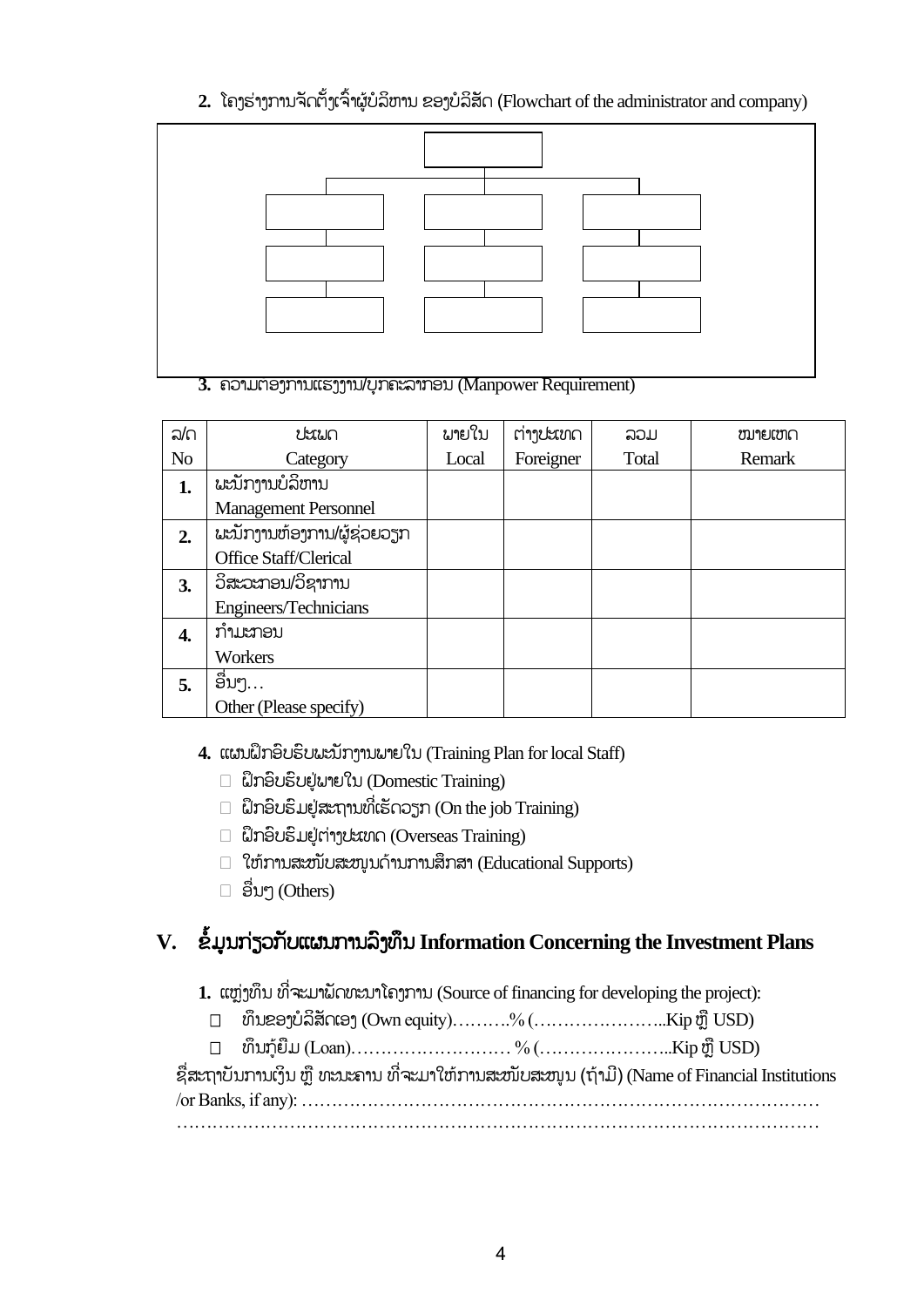- **VI. ຂໍ້ມູນກ່ຽວກັບຜະລິດຕະນັນ/ການບໍລິການ/ຕະຫຼາດ (ສະເພາະຂະແໜງການຜະລິດອຸດສາຫະກຳ) Information Concerning Products/Services/Market (Specific Production Industry Sector)**
	- 1. ໃຫ້ສະໜອງລັກສະນະບາງຢ່າງກ່ຽວກັບສິນຄ້າ/ການບໍລິການ, ຕິວຢ່າງ: ປະເພດ, ຂະໜາດ, ຄຸນນະພາບ, ມາດຕະ ຖຳນ Provide some characteristics of the products/services, e.g. type, size, quality, standard, etc ………………………………………………………………………………………… ………………………………………………………………………………………… …………………………………………………………………………………………

………………………………………………………………………………………… ………………………………………………………………………………………… …………………………………………………………………………………………

 $2.$  ລາຍລະອຽດກ່ຽວກັບການຜະລິດ/ຂັ້ນຕອນການຈັດຕັ້ງ Describe Production/Delivery Procedures

………………………………………………………………………………………… ………………………………………………………………………………………… ………………………………………………………………………………………… ………………………………………………………………………………………… ………………………………………………………………………………………… …………………………………………………………………………………………

3. ລາຍລະອຽດກ່ຽວກັບເປົ້າໝາຍການຕະຫາດ Describe Targeted Markets

………………………………………………………………………………………… ………………………………………………………………………………………… ………………………………………………………………………………………… …………………………………………………………………………………………

ຂ້າພະເຈົ້າຂໍຢືນຢັນວ່າ ຕິນໄດ້ອ່ານດ້ວຍຄວາມເອົາໃຈໃສ່, ເຂົ້າໃຈເປັນຢ່າາດີ ແລະ ພ້ອມທີ່ຈະປະຕິບັດ ທກ ກົດໝາຍ ແລະ ລະບຽບການທີ່ມີຜິນບ້າຄັບໃຊ້ ຂອງ ສປປ ລາວ ໃນການດຳເນີນ ທລະກິດ ຢ່ ສປປ ລາວ (I certify that I have carefully read, fully understood and shall obey all applicable laws and regulations in conducting business in the Lao PDR.)

ຂ້າພະເຈົ້າ ຂໍຢັ້ງຢືນວ່າທຸກຂໍ້ຄວາມ ແລະ ຂໍ້ມູນຕ່າງໆທີ່ໄດ້ລະບຸມາຂ້າງເທິງນັ້ນ ແມ່ນຖືກຕ້ອງ ແລະ ເປັນການ ຄາດຄະເນທີ່ໃກ້ຄຽງກັບຄວາມເປັນຈິງທຸກຢ່າງ. (I certify that the statement made by me in this form are true, company and correct to the best of my knowledge)

ສະນັ້ນ, ຂ້າພະເຈົ້າຈື່ງຮຽນສະເໜີມາຍັງທ່ານ ເພື່ອພິຈາລະນາຕາມທີ່ເຫັນສິມຄວນດ້ວຍ. (Your consideration and approval will be highly appreciated).

ດ້ວຍຄວາມນັບຖືຢ່າງສູງ. Yours sincerely, ວ ນທີ/date ……………………… ລາຍເຊັນ ແລະ ຊື່ແຈ້ $\gamma$ signature and full name